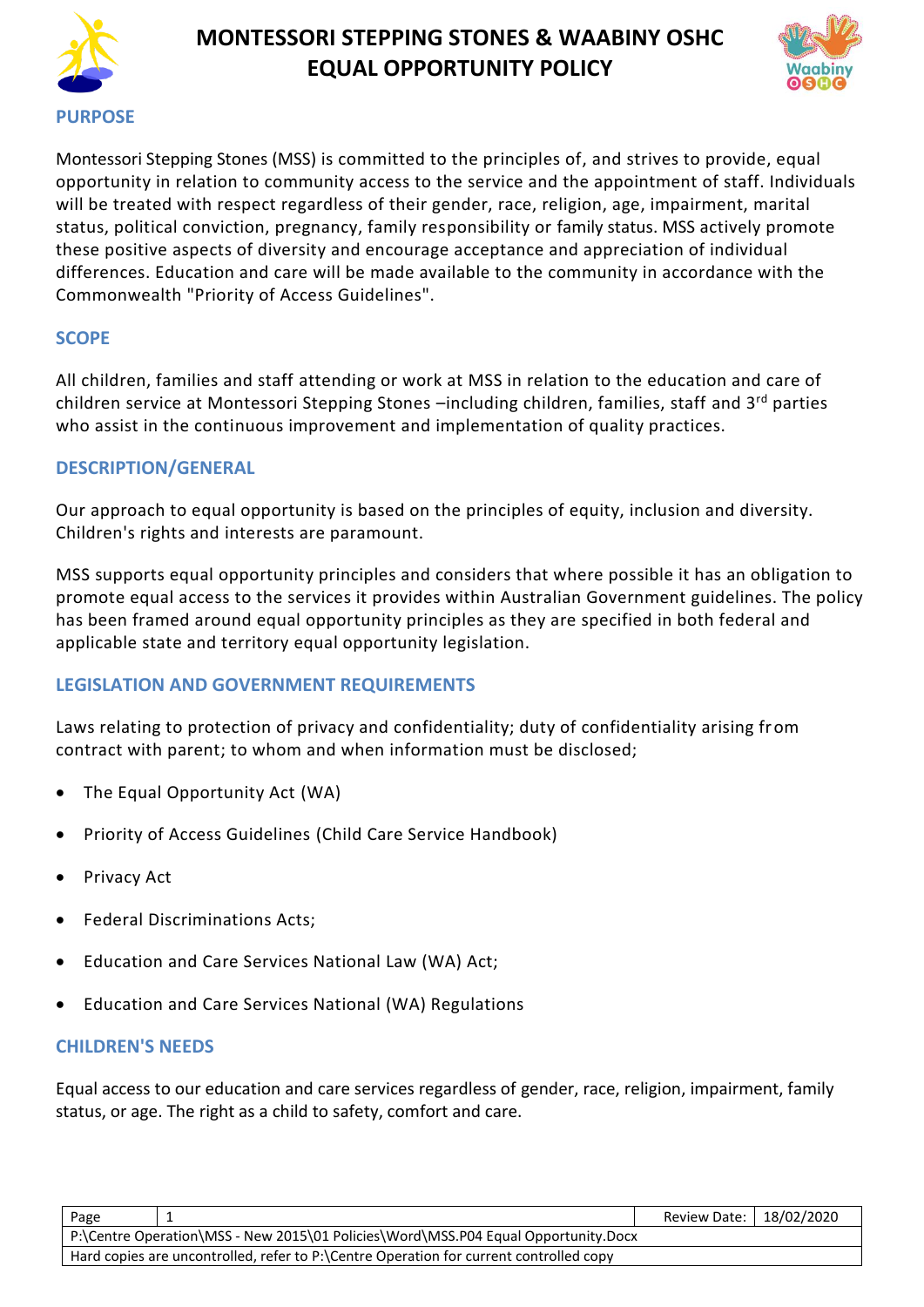

# **MONTESSORI STEPPING STONES & WAABINY OSHC EQUAL OPPORTUNITY POLICY**



#### **FAMILIES' NEEDS**

Equal access and rights for their children regardless of gender, race, religion, impairment, marital status, political conviction, pregnancy, family responsibility, family status. Priority of access if within Australian Government Guidelines.

### **EDUCATOR/STAFF NEEDS**

Equal employment opportunities regardless of gender, marital status, pregnancy, race, religion, political conviction, impairment, family responsibility or status and age, protection from harassment due to sex, race, impairment or any other reason.

#### **MANAGEMENT NEEDS**

To reflect the community in which MSS is located. To obtain an equal balance between sound management practises and individual rights.

Families and educators/staff will be given clear instructions about the Australian Government "Priority of Access Guidelines" and MSS will endeavour to ensure that all policies and practices are inclusive.

#### **GUIDELINES**

Equal Opportunity principles will be an integral part of the daily programs and routines. Children will be given positive experiences which encourage equal opportunity. Programs will actively include opportunities for the children to experience diversity of culture, gender roles etc.

Educators/staff will treat individual children and their families with respect. They will take into account individual differences in language, attitudes, abilities, assumptions and expectations.

Children who have a disability will not be discriminated against and will be afforded access to the service where:

- a place exists;
- they meet the required priority of access;
- the service is able to access and/or borrow appropriate resources to care for the child.

All educators/staff will be selected and employed according to equal opportunity guidelines. Where the community, in which MSS is located, comprises of a particular ethnic group or there are cultural or linguistic needs, the nominated supervisor and educational leaders will make every effort to include workers from that group at the service, provided they meet the required selection criteria and are considered to be the best person for the position.

Applicants with disabilities who apply for advertised positions will be assessed according to the selection criteria and will not be discriminated against because of their disability.

| Page                                                                                                                                                                         | Review Date:   18/02/2020 |  |  |  |  |
|------------------------------------------------------------------------------------------------------------------------------------------------------------------------------|---------------------------|--|--|--|--|
| P:\Centre Operation\MSS - New 2015\01 Policies\Word\MSS.P04 Equal Opportunity.Docx<br>Hard copies are uncontrolled, refer to P:\Centre Operation for current controlled copy |                           |  |  |  |  |